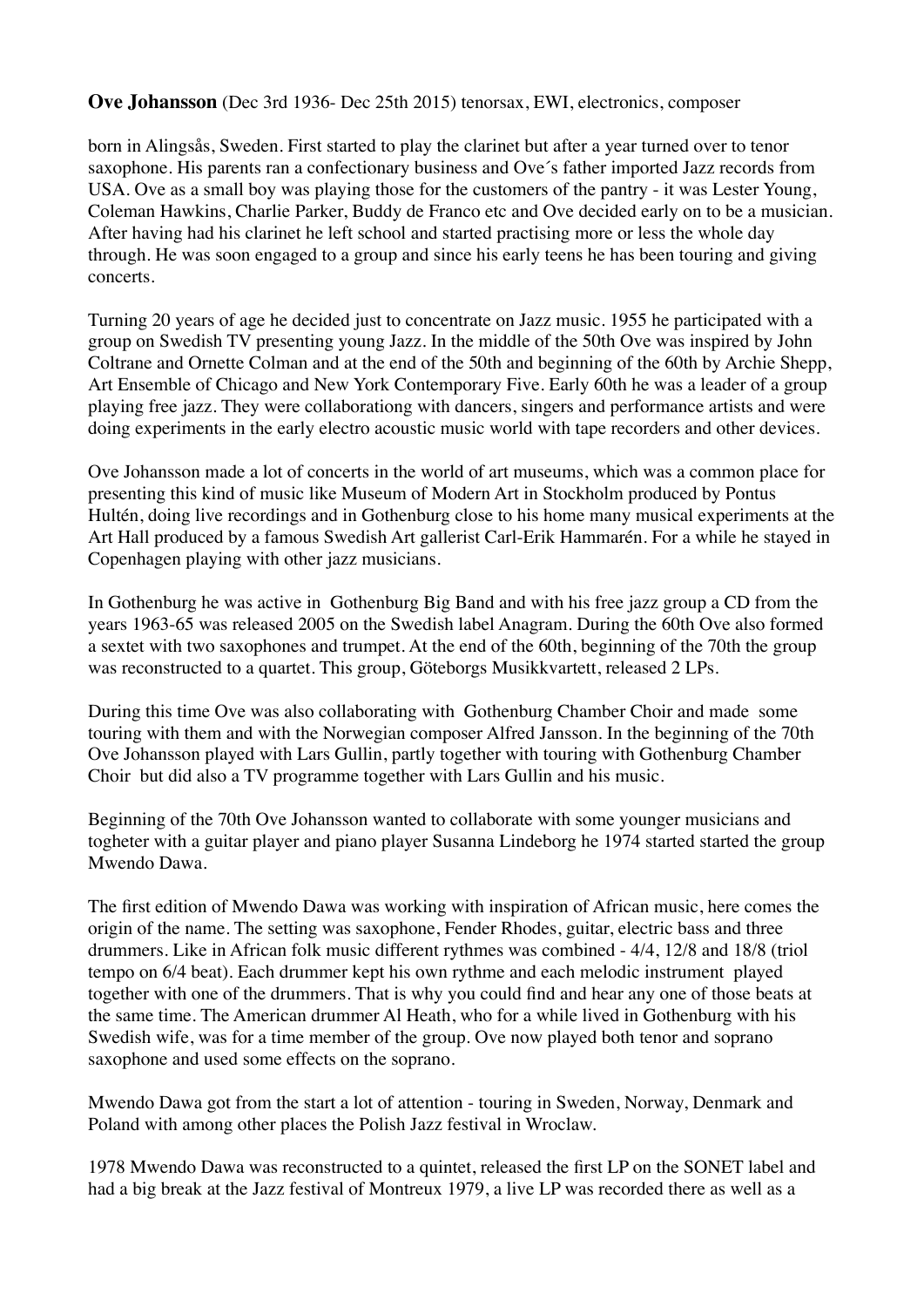video. At the time you could find bass player Anders Jormin och guitar player Ulf Wakenius in Mwendo Dawa. There was much touring during these years, first in Europe but from 1982 also in USA. But now the group was reduced to a quartet and on bass you could find the Swede Lars Danielsson.

1979-1984 there was a lot of international touring for Ove both with Mwendo Dawa for example Northsea Jazzfestival where a live LP was recorded.

1982 Mwendo Dawa made its first tour to USA, concerts in New York and several performances in Californien, recording in New York.

Mwendo Dawa continued during the 80th to develope its music with the blend of acoustic and electronic instruments - all the time in the forefront using midi, sequensers, samplers and later on sound design.

Until 1989 all LPs were released on the Sonet label and later Dragon label, but now Ove Johansson started his own record label together with Susanna Lindeborg, LJ Records, 1989 with CD production and started presenting modern acoustic and electronic improviserad music, partly his own but also with other Scandinavian groups and artists. Until now 59 titles.

At the end of the 80th and the years to come there was a lot of touring in USA and Canada. In Canada tours all over the continent from Nova Scotia in the east to Vancouver in the west. Ove now started to play the electronic instument EWI.

1991 Lindeborg/Johansson Duo starts, which also focuses on acoustic piano, saxophone and sound design. In the middle of the 90th among other things touring in Sweden with another duo in older style - alto sax player Lee Konitz/piano player Peggy Stern.

At the end of the 90th and beginning of 2000 computers had become powerful enough and programming useful for live performance, so now Ove starts to work with computers live. Now it is possible to make live and improvised music in a more electro acoustic way.

2001 the trio Natural Artefacts is formed (Per Anders Nilsson, Ove Johansson, Susanna Lindeborg) first as a research project at the Academy for music and drama at Gothenburg University with Per Anders Nilsson as research leader. Here Ove uses live electronics together with the others using programmes like MAX/MSP and Ableton Live. The music developes into a more free direction and mixes acoustics with live electronics and live sampling. They collaborate also with video artist Jim Berggren with live control of computer animated art, where the sounding material controls the movements and changes of the video art. Here the computer acts like a wholly intergrated and improvising musical instrument and they use different algorithmes and blocks as a base for improvisation with compositions, loose structures, sound files that create ambient room, real time sampling of free improvisations etc.

Natural Artefacts has since then toured a lot internationally, USA; Cuba, France, Portugal among other places and performed both in Jazz och New Music contexts.

The developement of Mwendo Dawa (Susanna Lindeborg, piano, laptop, Ove Johansson tenorsax, EWI, laptop, Jimmi Roger Pedersen, bass, laptop, David Sundby, drums) has also gone more towards free improvisation where computers act in an improvisational way together with the acoustic instrumentens. Sound files with sounds designed like over tone series sampled down to listenable area, live electronics mixed with free improvisation of acoustic instruments and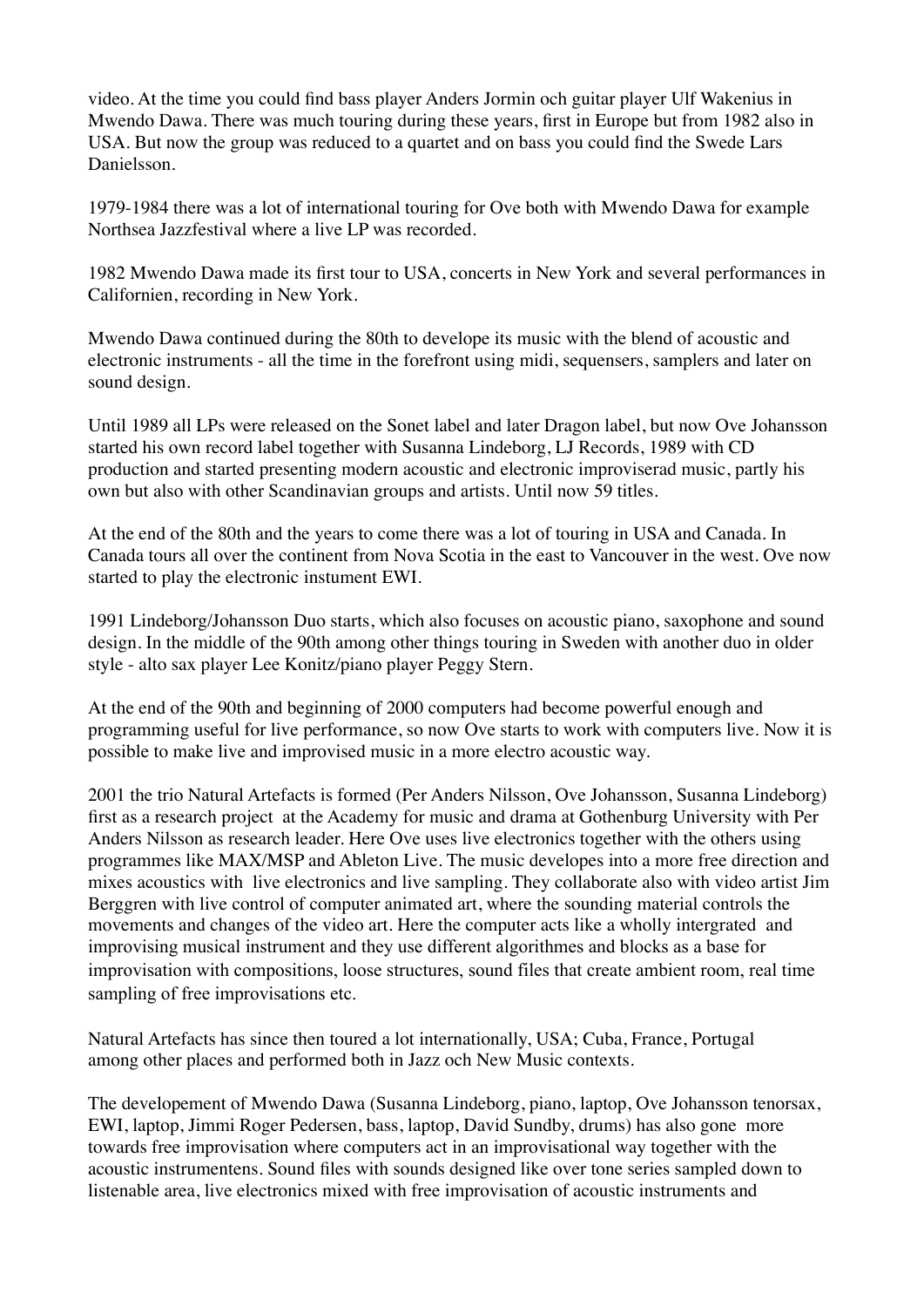computers. Whenever they use compositions as a base for improvisation Mwendo Dawa started to use twelve tone technique to get away from a harmonic center. After a performance in Edmonton, Canada, a listener approached and said: But you are improvising with twelve tone technique! He showed to be a music professor specialised on twelve tone technique.

Since 2001 Ove Johansson has shared his time between Mwendo Dawa, Natural Artefacts, Lindeborg/Johansson Duo and his own solo performances. Tours in USA, Germany, UK, France, Portugal and Sweden.

To the contrary to a lot of other musicians Ove has been concentrating on his own groups. All to be able to have time to develope his music and concentrate on experimenting with new forms and expression with the mix of acoustics and electronics.

2010 Ove wanted presented his fifth solo album, where the music was acoustically totally improvised with free electronics and electro acoustic sound files mixed. September 2010 "Coast" was released with tenor sax, EWI and electronics. A lot of good reviews in Sweden in newspapers like SvD, Music magasins like Musikindustrin and Lira, French Jazz Hot, German JazzPodium, Finnish Jazzrytmit, Hungarian Gondola.

In October 2010 a CD with Lindeborg/Johansson Duo, "Thoughtful World", was released also praised in several of these papers. Duon has also moved into a completely free improvising concept together with electro acoustics. The CDs you can find on playlists like: SRs Jazzlandet, Mitt i Musiken, Kalejdoskop/Sweden, Musikradion/DR New Jazz, Danmark/Polish Jazzradio/BRF, Belgium, Germany/Tarans freejazz, Radiojazz 34, France/UKJazzradio, Australia, UK/Radio Unerhört, Radio T, Germany/WMPG, Portland, WNUR, Chicago, USA etc etc....

Since 2009 Ove Johansson has collaborated with regional music organisations for presenting concerts with new and improvised music with his own group as well as other invited groups and artist. Several of those have been streamed live over Internet. A tour to China with Mwendo Dawa 2009 and a performance at Nine Gate Jazz festival in Beijing.

Concerts in Sweden during 2010 with Natural Artefacts, Mwendo Dawa and the duo.

During 2011 concerts with Lindeborg/Johansson duo in Sweden, as well as a couple of concerts in New York and Portland. Mwendo Dawa has also been touring, recorded a couple of video concerts and went into studio recording a new CD "Mwendo Dawa Music" released 2012.

2012 -2015 Ove has been a curator together with Susanna Lindeborg in cooperation with med Culture in Halland for the music series INES to present new music. 2014 a tour to California, Bay Area with Natural Artefacts and CD release with the quartet Sudden Meeting and one with Natural Artefacts. The last concert was with Mwendo Dawa on Umeå Jazz festival in October 2015. The concert was recorded live and broadcasted by SR P2 Live.

A CD box of 7 CDs presenting his work with sounddesign, improvisations and compositions with tenorsax and EWI released 2015 just before his passing away.

## **Some important performances with Mwendo Dawa:**

Montreux Jazzfestival, Schweiz (video recording, LP recording) Northsea JazzFestival, Den Haag (LP recording) Montreal Jazzfestival (radio) Mardel Jazz, Buenos Aires (radio, TV) Middelheim Jazzfestival, Belgien (radio, TV)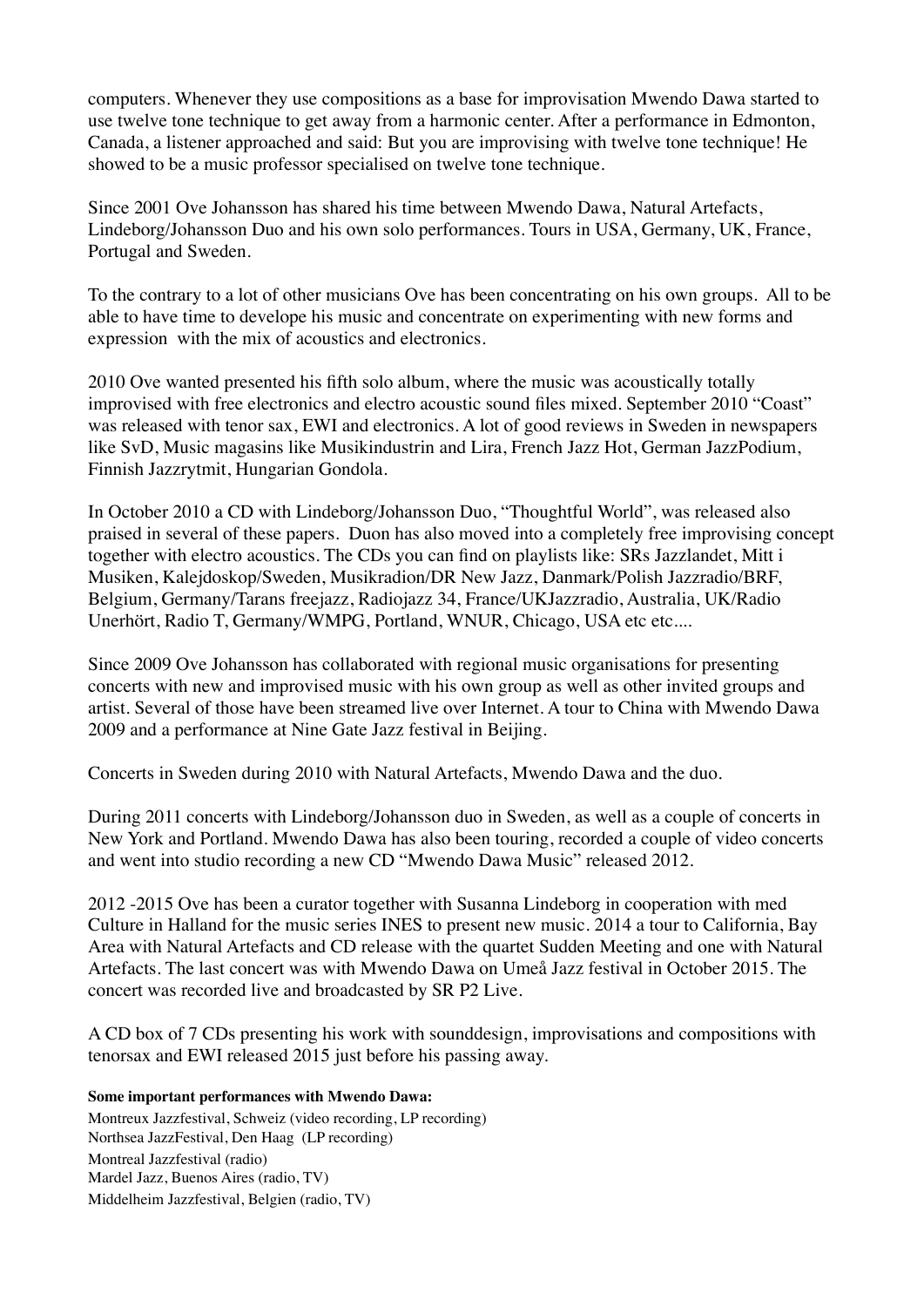Prag Jazzfestival (radio, TV) Jazz nad Odra, Wroclaw, Polen twice Ljubljana Jazzfestival (TV) Kongsberg Jazzfestival, Norway Vossa Jazz, Norway Nattjazzen, Bergen, Norway Umeå Jazzfestival, Sweden Coutance Jazzfestival, France Leverkusen Jazzfestival, Germany Barbican Centre, London S:t Peters Church, New York (video recording) Dag Hammarskjöld Auditorium FN building, New York Keystone Korner, San Francisco Stanford University, CA, USA Sweet Basil, New York New York Jazz center Jazz Times Convention, New York Musée de l´Art Modern, Paris RadioFrance concert + live radio, Paris Berlin Jazzfestival (radio, TV) Vilnius Jazzfestival, Lithuania (TV) S:t Petersburgfestival, Russia (TV) Höchst Orgelsommer, Frankfurt (CD recording) Nine Gates Jazzfestival Beijing (radio, TV)

Tours or concerts in concert halls, jazz clubs, smaller festivals etc in Sweden, Norway, Denmark, Finland, Faroe Islands, Russia, Estonia, Lithuania, Poland, Germany, Tjeckia, Slovakia, Holland, Belgium, France, Switzerland, Canada, USA, Argentina, England, Portugal, China.

#### **Some important performances with Natural Artefacts:**

ICMC Primavera la Habana, Cuba CNMAT, Berkeley University, CA Sonic Circuit festival, Berklee Boston CARMA, Stanford University, CA Electronic Music Foundation, (Judson Church), New York Universitetet i Aveiro, Portugal Buffalo University ICMC Gothenburg Swedish Jazz Celebration, Stockholm (radio recording) Cobis Place, New York twice, once with Lindeborg/Johansson Duo

Tours or concerts in Sweden, Portugal, France, Cuba, USA.

#### **Other activities:**

End of the 60th-1972 teacher of saxophone and ensemble at Ljungskile Music School. 1972 -2004 professor of saxophone, ensemble and harmony at the Academy of music and drama in Gothenburg. Several workshops and master classes with Mwendo Dawa, with the duo and with Natural Artefacts especially at some American Universities and Berklee School of Music in Boston.

#### **Arts grants:**

Has received several arts grants from STIM and the Swedish Arts Grants Committee. Gothenburg City Art grant 1983, in his home town he has recieved the Arts grant 2001 from the news magazine Hallandsposten, 2013 Region Halland´s Culture price.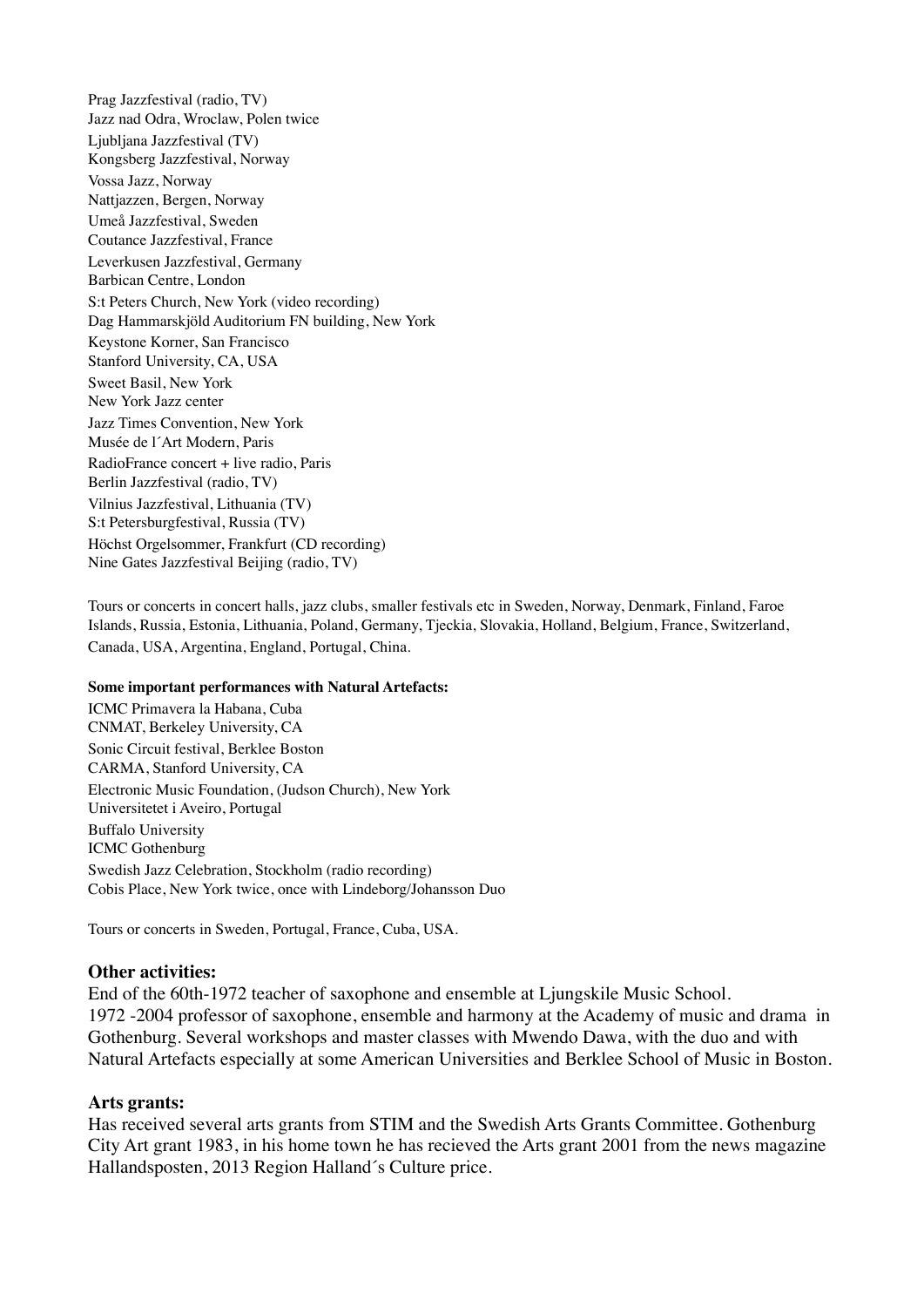## **Radio performances:**

SR/Sweden, NRK/Norway, DRK/Denmark, Radio France, Hilversum/Netherlands, Radio Berlin/ DDR, WDR/Germany, Radio Bremen/Germany, Radio i Poland, former Checkoslovakia, former Yugoslavia, radio in Montreal and Vancouver,Canada, radio in Buenos Aires Argentina, NDR/ Germany, Deutschlandfunk/Germany, HessischerRundfunk/Germany, Tjeckia.

## **TV performances:**

SVT/Sweden, NDR/Germany, Belgien TV from Antwerp, former Yugoslavia, former Checkoslovakia, former Sovjet -Leningrad, TV/DDR, Lithuania TV, Switzerland TV, France TV, TV in Montreal Canada, TV in Buenos Aires Argentina, WDR/Germany, Berlin West TV/Germany. + a lot of interviews in local and national radio stations.

+

A TV film is made about Mwendo Dawa 1997-1998 in Sweden. Both documentary and live.

Interviews in OrkesterJournalen/Sweden. Gränslöst/Sweden. Jazz Hot/France,

#### **Discografics with Mwendo Dawa:**

| "Basic Lines"                   | Sonet SLP2634                                                  | (1978 rec Göteborg)       |
|---------------------------------|----------------------------------------------------------------|---------------------------|
| "Live at Montreux"              | Dragon DRLP28                                                  | (1979 live rec Montreux)  |
| "Mwendo Dawa80"                 | Dragon DRLP30                                                  | (1980 rec Stockholm)      |
| "Free Lines"                    | Dragon DRLP33                                                  | (1981 rec Stockholm)      |
| "New York Lines"                | Dragon DRLP41                                                  | (1982 rec New York)       |
| "Four Voices"                   | Dragon DRLP47                                                  | (1983 rec Kungälv)        |
| "Street Lines"                  | Dragon DRLP72                                                  | (1983 rec Stockholm)      |
| "Street Lines"                  | Move Records, UK                                               | (licenced 1984)           |
| "Mwendo Dawa at Northsea Jazzf" | Dragon DRLP78                                                  | (1984 live rec den Haag)  |
| "City Beat"                     | Dragon DRLP92                                                  | (1985 rec Getinge)        |
| "Dimensions"                    | Dragon DRLP123                                                 | (1986 rec Sollentuna)     |
| "Human Walk"                    | Dragon DRLP155                                                 | (1987 rec New York)       |
| "Live is here again"            | LJ RecordsLJCD5203                                             | (1991 rec Denmark)        |
| "The New Scene"                 | LJ Records LJCD5208                                            | (1993 rec Göteborg)       |
| "Enter the outloop"             | LJ Records LJCD5211                                            | (1995 rec Halmstad)       |
| "Breathing Clusters"            | LJ Records LJCD5217                                            | (1998 rec Halmstad)       |
| "Live in Göteborg"              | LJ Records LJCD5225                                            | (2001 live rec Göteborg)  |
| "time sign"                     | LJ Records LJCD5234                                            | (2003 rec Göteborg)       |
| "Live at Fasching"              | LJ Records LJCD5244                                            | (2006 live rec Stockholm) |
| "Mwendo Dawa Orgelsommer 2007"  | Infraserve Europeischer Jazz CHM1042 (2007 live rec Frankfurt) |                           |
| "A taste of four free minds"    | LJRecords LJCD5248                                             | (2009 rec Mölndal)        |
| "Mwendo Dawa Music"             | LJRecords LJCD5256                                             | (2012 insp Göteborg)      |
| with Lindeborg/Johansson Duo:   |                                                                |                           |
| "Bright Openings"               | LJRecords LJCD5204                                             | (1992 rec Getinge)        |
| "Structures"                    | LJRecords LJCD5222                                             | (1999 rec Göteborg)       |
| "Lines"                         | LJRecords LJCD5240                                             | (2006 rec Steninge)       |
| "Thoughtful World"              | LJRecords LJCD5253                                             | (2010 rec Steninge)       |
| with Natural Artefacts:         |                                                                |                           |
| "Natural Artefacts"             | LJRecords LJCD5228                                             | (2001 rec Göteborg)       |
| "Like Jazz"                     | LJRecords LJCD5241                                             | (2006 rec Steninge)       |
| "California Connection"         | LJRecords LJCD5258                                             | (2014 rec Berkeley, CA)   |
| with Sudden Meeting:            |                                                                |                           |
| "Sudden Meeting"                | LJRecords LJCD5257                                             | (2014 rec Göteborg)       |
|                                 |                                                                |                           |